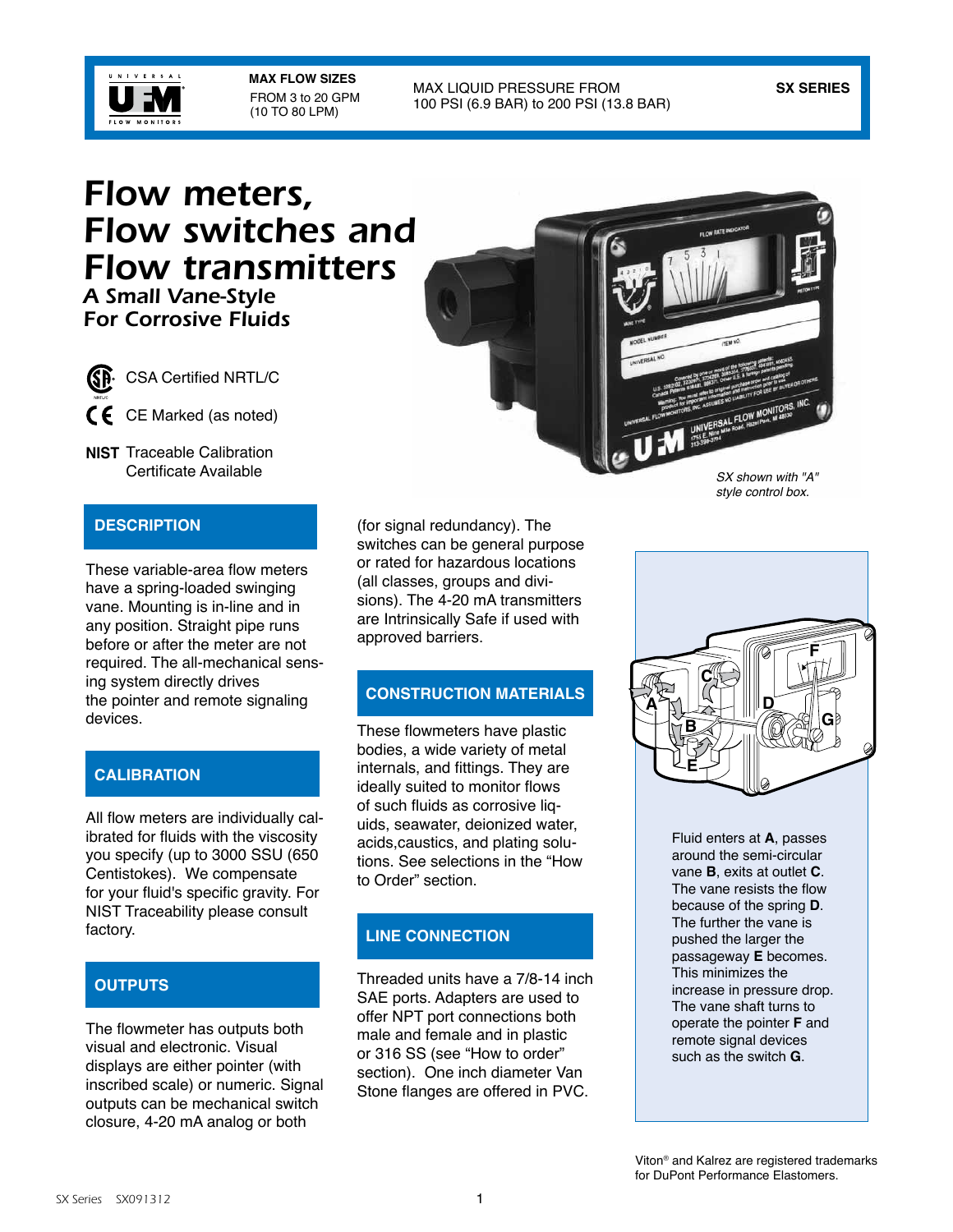#### More are available if you consult with the factory. *Consult factory for compatibility of construction materials with*  the fluid involved. **HOW TO ORDER Select appropriate symbols and build a model code number, as in example shown: EXAMPLE: SX - P I F 6 GM-8R 4FS - 32V1.0 - SERIES** Small vane style corrosion resistant = **SX HOUSING MATERIAL** PVC  $=$  **V**<br>Polysulfone  $=$  **P** Polysulfone = **P** Tefzel = **T INTERNAL MOVING PARTS** 316 Stainless Steel = **I** Titanium = **T**<br>Monel = **L** Monel = **L**<br>Hastellov C = **C** Hastelloy C **EXECUTE: SEAL MATERIAL Buna N** = **B**<br> **EPR** = **E** EPR = **E** Viton® = **F** Kalrez<sup>™</sup> =  $\overline{J}$ <br>Kalrez (dymanic)/Buna N (static) = **A** Kalrez (dymanic)/Buna N (static) = **A** Kalrez (dymanic)/EPR (static) = **H**<br>Kalrez (dynamic)/Viton (static) = **K** Kalrez (dynamic)/Viton (static) = **K MAX FLOW RATE LIQUIDS** GPM 3, 4, 5, 6, 7, 8, 9, 10, 15 & 20 LPM 10, 15, 20, 25, 30, 35, 40, 45, 50, 60, 75 CMH .75, 1, 1.25, 1.5, 2, 2.5, 3, 3.5, 4, 4.5 **SCALE CALIBRATIONS** Calibrated in gallons per minute  $=$  **GM**<br>Calibrated in liters per minute  $=$  **LM** Calibrated in liters per minute  $=$  **LM**<br>Calibrated in cubic meters per hour  $=$  **CMH** Calibrated in cubic meters per hour Note: For specific calibrated increments and other scales consult factory **PORTING PORT ADAPTER NPT Max Flow Plastic\* Plastic\* 316 S.S. Inches MM (gpm) Male Female Female** 1/4 6.350 8 **2MP 2FP** – 1/2 12.70 10 **4MP 4FP 4FS** 3/4 19.05 10 **6MP 6FP 6FS** 1 25.40 20 **8MP – –** \*Material will be same as housing **VAN STONE PIPE FLANGE Flanged** Plastic<br> **Plastic**<br> **PVC only**<br> **PVC only Inches Max Flow (PVC only)**<br>1/2 10 **4R** 1/2 10 **4R** 1 20 **8R FLUID CHARACTERISTICS** Viscosity number followed by a 'V' (for SSU), 'C' (for

centipoise), or 'CS' (for centistokes) followed by the specific gravity. Example: **32V1.0** would indicate a fluid with a viscosity of 32 SSU with a specific gravity of 1.0 (water). For dual viscosities (where there is a start up viscosity or where there may be a range) put in both values with a slash. Example: 32Ø/15ØV.9.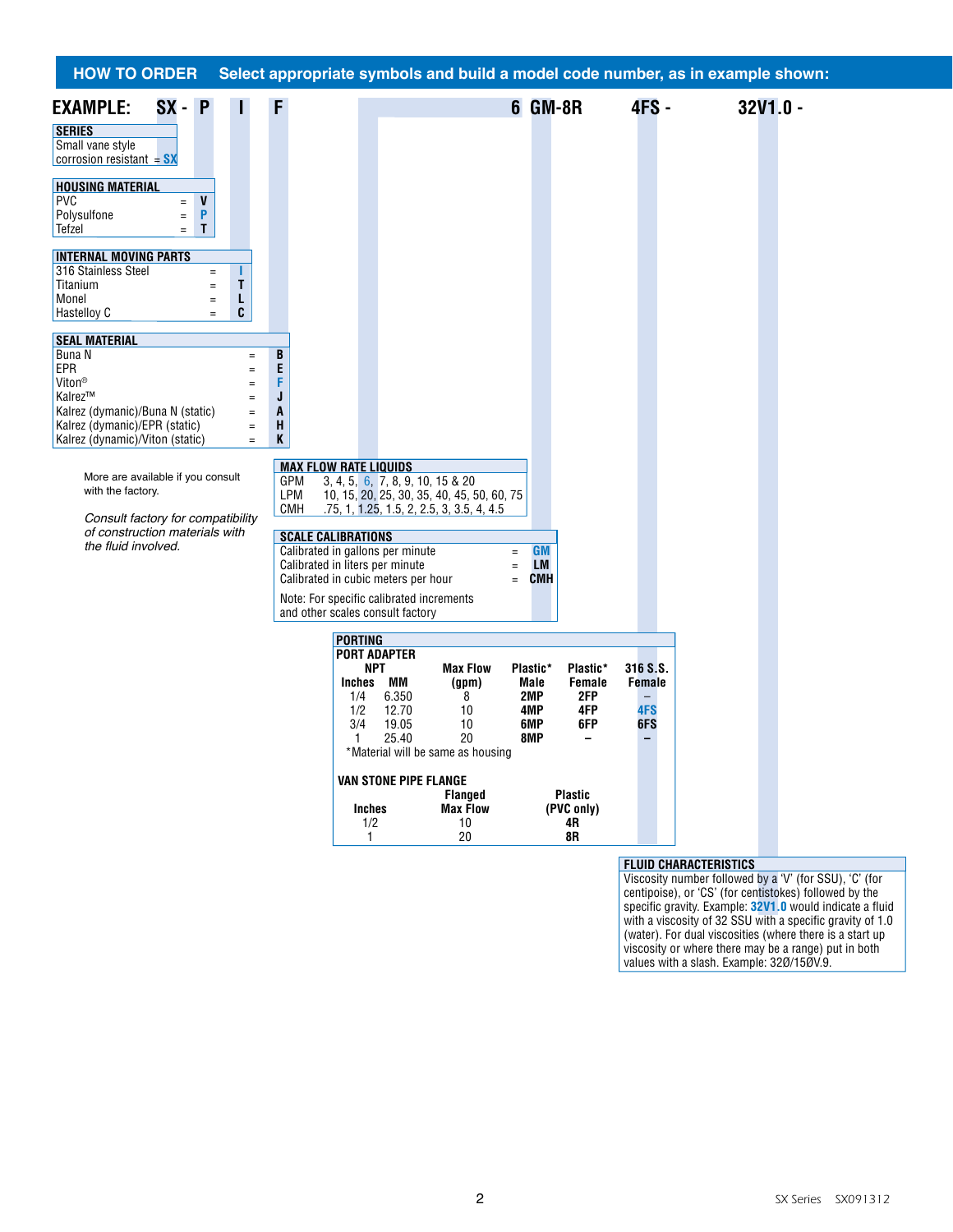| $=$                                                                             | N   |  |   |                                                                    |           |           |     |
|---------------------------------------------------------------------------------|-----|--|---|--------------------------------------------------------------------|-----------|-----------|-----|
|                                                                                 | W   |  |   |                                                                    |           |           |     |
| $=$                                                                             | X   |  |   |                                                                    |           |           |     |
|                                                                                 |     |  |   |                                                                    |           |           |     |
|                                                                                 |     |  |   |                                                                    |           |           |     |
|                                                                                 | $=$ |  |   |                                                                    |           |           |     |
|                                                                                 |     |  |   |                                                                    |           |           |     |
|                                                                                 |     |  |   |                                                                    |           |           |     |
|                                                                                 | $=$ |  | D |                                                                    |           |           |     |
|                                                                                 |     |  |   |                                                                    |           |           |     |
|                                                                                 |     |  |   |                                                                    | <b>ST</b> |           |     |
|                                                                                 |     |  |   | $=$                                                                | <b>HA</b> |           |     |
| High accuracy $(+/-3%)$<br>Pin connector (See explanation for special options.) |     |  |   |                                                                    |           |           |     |
|                                                                                 |     |  |   |                                                                    | C         |           |     |
|                                                                                 |     |  |   |                                                                    | TG        |           |     |
|                                                                                 |     |  |   |                                                                    |           |           |     |
|                                                                                 |     |  |   |                                                                    | W         |           |     |
|                                                                                 |     |  |   |                                                                    | F         |           |     |
|                                                                                 |     |  |   | R<br>U<br>Stainless steel ID tag for customer supplied information | $=$       | <b>PC</b> | Z86 |

#### **SWITCH SETTING**

No symbol  $=$  Lowest possible setting (usually 10% of maximum flow) Desired set point is assumed to be in flow units already selected (GPM). Give flow rate **2D** followed by a "D" for flow going down (flow failure) or a "U" for flow going up. Example, 2D indicates a setting of 2 GPM in declining flow.

# **CONTROL BOX & READOUT**

| <b>Basic Features</b>                                   |                                                                              | <b>Standard resolution</b><br>pointer and inscribed scale |                   | pointer and    | <b>High resolution Separate junction boxes</b><br>(with terminal strips) |                          |
|---------------------------------------------------------|------------------------------------------------------------------------------|-----------------------------------------------------------|-------------------|----------------|--------------------------------------------------------------------------|--------------------------|
|                                                         | <b>Additional Options</b>                                                    |                                                           |                   |                | inscribed scale                                                          | for switch & transmitter |
|                                                         |                                                                              | "A", "L" and "Z" Box                                      |                   |                | "R" Box                                                                  | "T" Box                  |
|                                                         |                                                                              | <b>Materials of Construction</b>                          |                   |                |                                                                          |                          |
|                                                         |                                                                              | Polysulfone                                               | Aluminum          | 316 Stainless  | Aluminum                                                                 | Aluminum                 |
|                                                         | No switch                                                                    | AØ                                                        | LØ                | ZØ             | RØ                                                                       |                          |
|                                                         | One SPDT (3 wire), CE                                                        | A1                                                        | L1                | Z1             | <b>R1</b>                                                                |                          |
| These options all include                               | One high vibration SPDT (3 wire), CE                                         | A <sub>1</sub> B                                          | L1B               | Z1B            | R <sub>1</sub> B                                                         |                          |
| inscribed scale and pointer                             | Two SPDT (3 wire), CE                                                        | A <sub>2</sub>                                            | L2                | Z <sub>2</sub> | R <sub>2</sub>                                                           |                          |
| plus one of the standard (non                           | Two high vibration SPDT (3 wire), CE                                         | A2B                                                       | L2B               | Z2B            | R <sub>2</sub> B                                                         |                          |
| hazardous location) switches                            | One SPDT (4 wire)                                                            | A3                                                        | L3                | Z <sub>3</sub> | R3                                                                       |                          |
| selected to the right.                                  | Two SPDT (4 wire)                                                            | <b>A4</b>                                                 | L4                | Z <sub>4</sub> | <b>R4</b><br><b>R71</b>                                                  |                          |
|                                                         | One SPDT (3 wire) gold contact                                               | A71<br>A72                                                | L71<br><b>L72</b> | Z71<br>Z72     | <b>R72</b>                                                               |                          |
|                                                         | Two SPDT (3 wire) gold contact                                               |                                                           |                   |                |                                                                          |                          |
|                                                         | One SPDT hazardous location                                                  |                                                           |                   |                |                                                                          |                          |
|                                                         | (all classes, groups and divisions)                                          |                                                           |                   |                | R7                                                                       |                          |
|                                                         | One DPDT hazardous location                                                  |                                                           |                   |                |                                                                          |                          |
| These options all contain                               | (all classes, groups and divisions)                                          |                                                           |                   |                | <b>R17</b>                                                               |                          |
| inscribed scale with pointer<br>plus hazardous location | One SPST hazardous location proximity                                        |                                                           |                   |                |                                                                          |                          |
| switches selected to the                                | (all classes, groups and divisions)<br>Two SPST hazardous location proximity |                                                           |                   |                | <b>R30</b>                                                               |                          |
| right. Note that the box is not                         | (all classes, groups and divisions)                                          |                                                           |                   |                | <b>R31</b>                                                               |                          |
| rated, only the switches.                               | One SPDT (3 wire) hermetically sealed                                        | A53                                                       | L53               | Z53            |                                                                          |                          |
|                                                         | Two SPDT (3 wire) hermetically sealed                                        | A54                                                       | L <sub>54</sub>   | Z54            |                                                                          |                          |
|                                                         |                                                                              |                                                           |                   |                |                                                                          |                          |
|                                                         | No switches (Instrinsically safe with barrier)                               | <b>AXØ</b>                                                | <b>LXØ</b>        | <b>ZXØ</b>     | <b>RXØ</b>                                                               | <b>TXØ</b>               |
|                                                         | One SPDT (3 wire), CE                                                        |                                                           |                   |                | RX <sub>1</sub>                                                          | TX <sub>1</sub>          |
| These options all contain a                             | Two SPDT (3 wire), CE                                                        |                                                           |                   |                | RX <sub>2</sub>                                                          | TX <sub>2</sub>          |
| 4-20 mA transmitter and one                             | One SPDT (4 wire)                                                            |                                                           |                   |                | RX3                                                                      | TX3                      |
| of the selections to the right.                         | Two SPDT (4 wire)                                                            |                                                           |                   |                | RX4                                                                      | TX4                      |
|                                                         | One SPDT (3 wire) high temperature                                           |                                                           |                   |                | <b>RX61</b>                                                              | <b>TX61</b>              |
| These options all include a                             | No switches                                                                  |                                                           |                   |                |                                                                          | <b>TXLØ</b>              |
| 4-20 mA transmitter with a                              | One SPDT (3 wire), CE                                                        |                                                           |                   |                |                                                                          | TXL1                     |
| digital LCD display plus one                            | One SPDT (4 wire)                                                            |                                                           |                   |                |                                                                          | TXL3                     |
| of the selections to the right.                         |                                                                              |                                                           |                   |                |                                                                          |                          |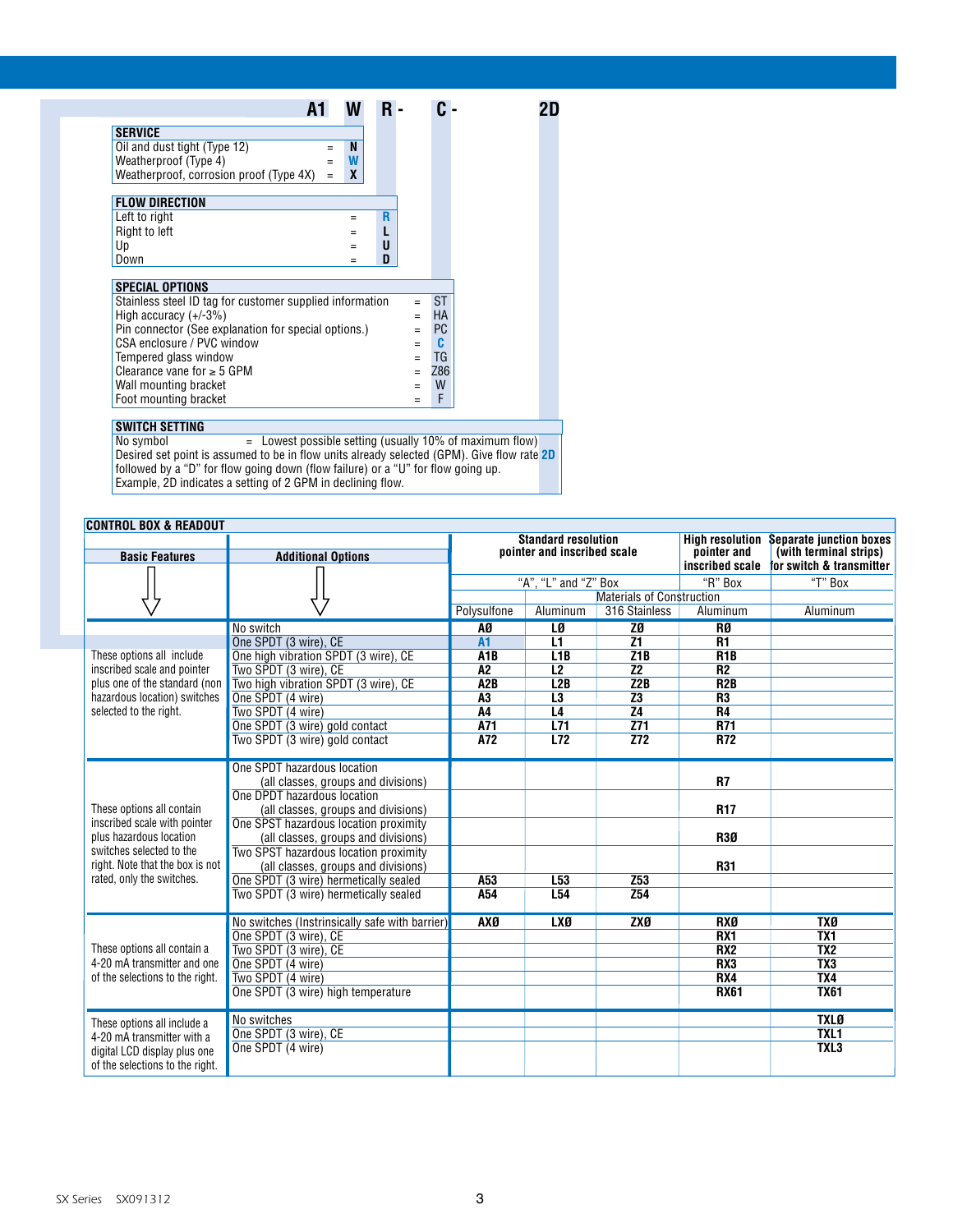#### **ENGINEERING DATA**

#### **Maximum fluid temperature:**

| PVC housing:         | 100°F (38°C)           |
|----------------------|------------------------|
| Polysulfone housing: | $200^{\circ}$ F (95°C) |
| Tefzel housing:      | $200^{\circ}$ F (95°C) |

**Maximum ambient temperature:** 130°F (55°C) (UL listed to 105°F (40°C); for hazardous locations -13 to +104°F.)

**Maximum operating pressures:** (3:1 safety factor)<br>PVC housing: 100 PSI (6.90 BAR) PVC housing: 100 PSI (6.90 BAR)<br>Polysulfone housing: 200 PSI (13.79 BAR Polysulfone housing: 200 PSI (13.79 BAR)<br>Tefzel housing: 150 PSI (10.3 BAR) 150 PSI (10.3 BAR)

**Readout accuracy, full scale:** ±5%

Switch repeatability is 1% of actual flow rate

### **FLOW & PRESSURE DROP**

Maximum flow ranges to 8 GPM/32 LPM = pressure drop from 1.9 to 2.5 PSID (2.2 PSID average).

Maximum flow ranges to 9 to 12 GPM/45 LPM = pressure drop from 1.9 to 4 PSID (2.95 PSID average).

Maximum flow ranges to 15 GPM/56 LPM = pressure drop from 1.9 to 5 PSID (3.5 PSID average).

Maximum flow ranges to 16 GPM/60 LPM = pressure drop from 1.9 to 5.5 PSID (3.7 PSID average).

Maximum flow ranges to 20 GPM/75 LPM = pressure drop from 1.9 to 6 PSID (4.0 PSID average).

## **SPECIAL OPTIONS**

**Identification tag:** (option **ST**) customer-supplied information is stamped on a stainless steel tag that is attached to the nameplate.

**High Accuracy:** (option **HA**) Modification of full scale to +/-3%. HA not available with transmitter or R7, R17, R18, R19 switch options. Water viscosities require a flow rate of 3 GPM or greater. Oil viscosities (200 SSU and greater) require flow rates of 1 GPM or greater.

**Multi-pin connector:** Pin connectors (option **PC**) are available for rapid field installation. Meters are provided with the male half of either a micro or a mini pin connector. Check the chart below for the number of pins required for your control box selection and current type. Insert the number of pins in the code PC\_\_ for a mini connector or PC M for a micro connector. For example, a PC5 would be a 5 pin mini and PC5M would be a 5 pin Micro.

# **Installation**

Flow monitors mount in-line and are typically supported by rigid pipe. For additional support when using tubing or flexible hose, order special options **W** (wall) or **F** (foot) mounting brackets.





**Tempered-glass window:** (option **TG**) replaces the standard window. A tempered-glass window is employed where airborne solvents or high-ambient temperatures are common.

**Clearance vane:** (option **Z86**) the swing vane is modified to provide extra clearance for liquids that contain particulate. Available for maximum flow range of 5 TO 9 GPM. This reduces the turndown. The minimum flow is 1.5 GPM. Z86 is standard for maximum flows 10 to 20 GPM.

|       | <b>AC</b> switch options |               | 1, 1B, 61, 71 |                   |    | 53 |
|-------|--------------------------|---------------|---------------|-------------------|----|----|
|       | <b>DC</b> switch options | 1, 1B, 61, 71 |               | 2, 2B, 54, 62, 72 | 53 |    |
|       |                          |               |               |                   |    |    |
| l Box |                          |               |               |                   |    |    |
|       | <b>RX</b>                |               |               |                   |    |    |
|       | ᠇៶                       |               |               |                   |    |    |
|       | TV.<br>∧∟                |               |               |                   |    |    |

#### **Number of pins required for various combinations of current type, box type and switch option.**

\*This box allows micro pin connectors only. Eg. PC3M or PC5M.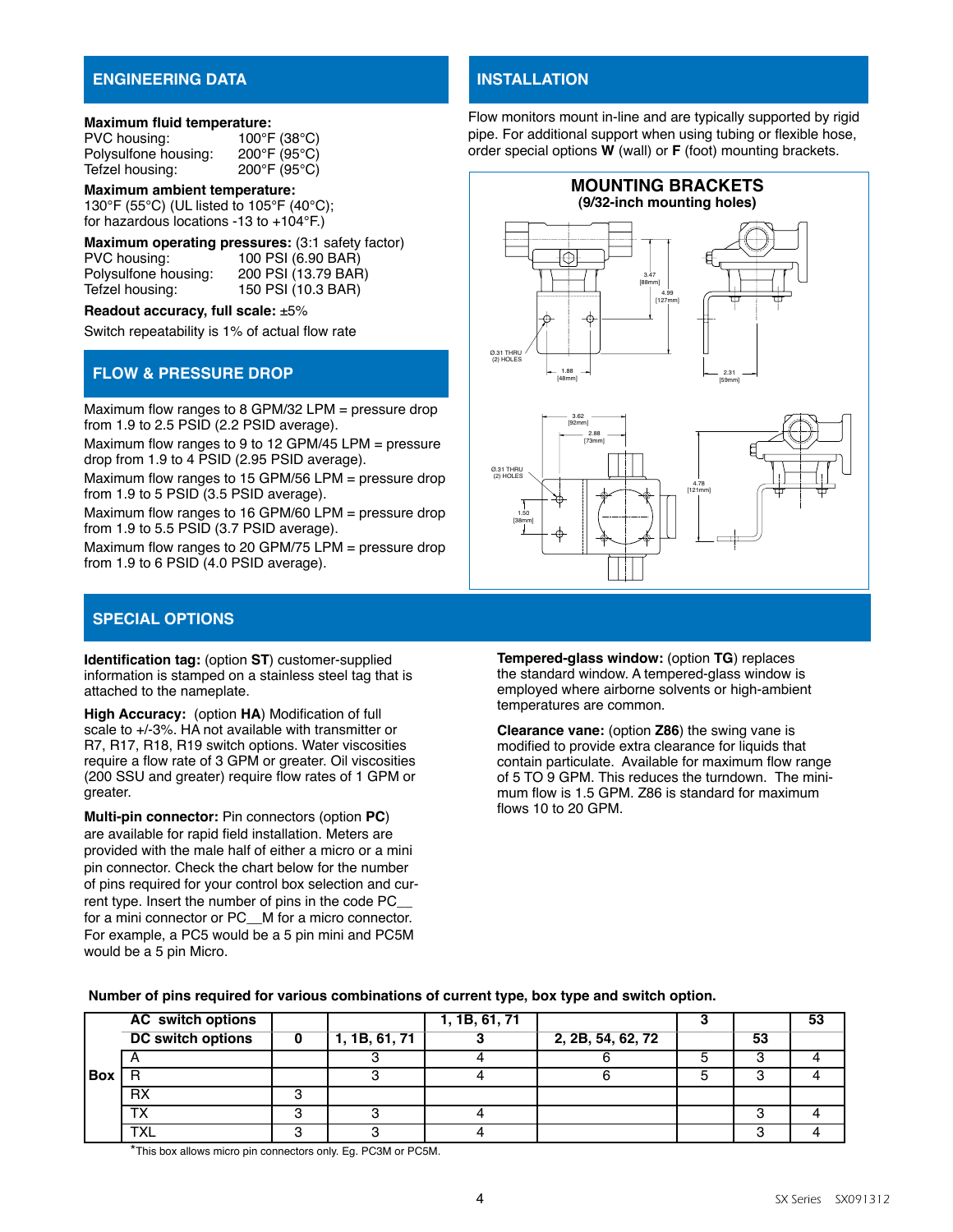#### **CONTROL BOX SELECTION GUIDE**

#### **"A", "L" and "Z" Boxes**



"A" box is selected for price and simplicity.

It holds switches (general purpose and hermetically sealed) or 4-20mA transmitter.

You get this control box when you order any CONTROL BOX & READOUT starting with an "A" (see "How to Order" page). Examples: A1WR is a one switch, weatherproof box with flow from left to right.

This control box is made of Polysulfone (standard low cost "A") with options for aluminum ("L") or 316 stainless steel ("Z").



Maximum installation dimensions

#### **"R" Box**



"R" box is selected for greater resolution (more increments on the inscribed scale).

It holds switches (general purpose and hazardous location all classes groups and divisions) and 4-20mA transmitter. Switch (standard service) and transmitter are offered in this control box together when signal redundancy is desired.

You get this control box when you order any CONTROL BOX & READOUT starting with an "R" (see "How to Order" page). Examples: R1WR is a one switch, weatherproof box with flow from left to right.

This control box is made from epoxy coated aluminum.



#### Maximum installation dimensions